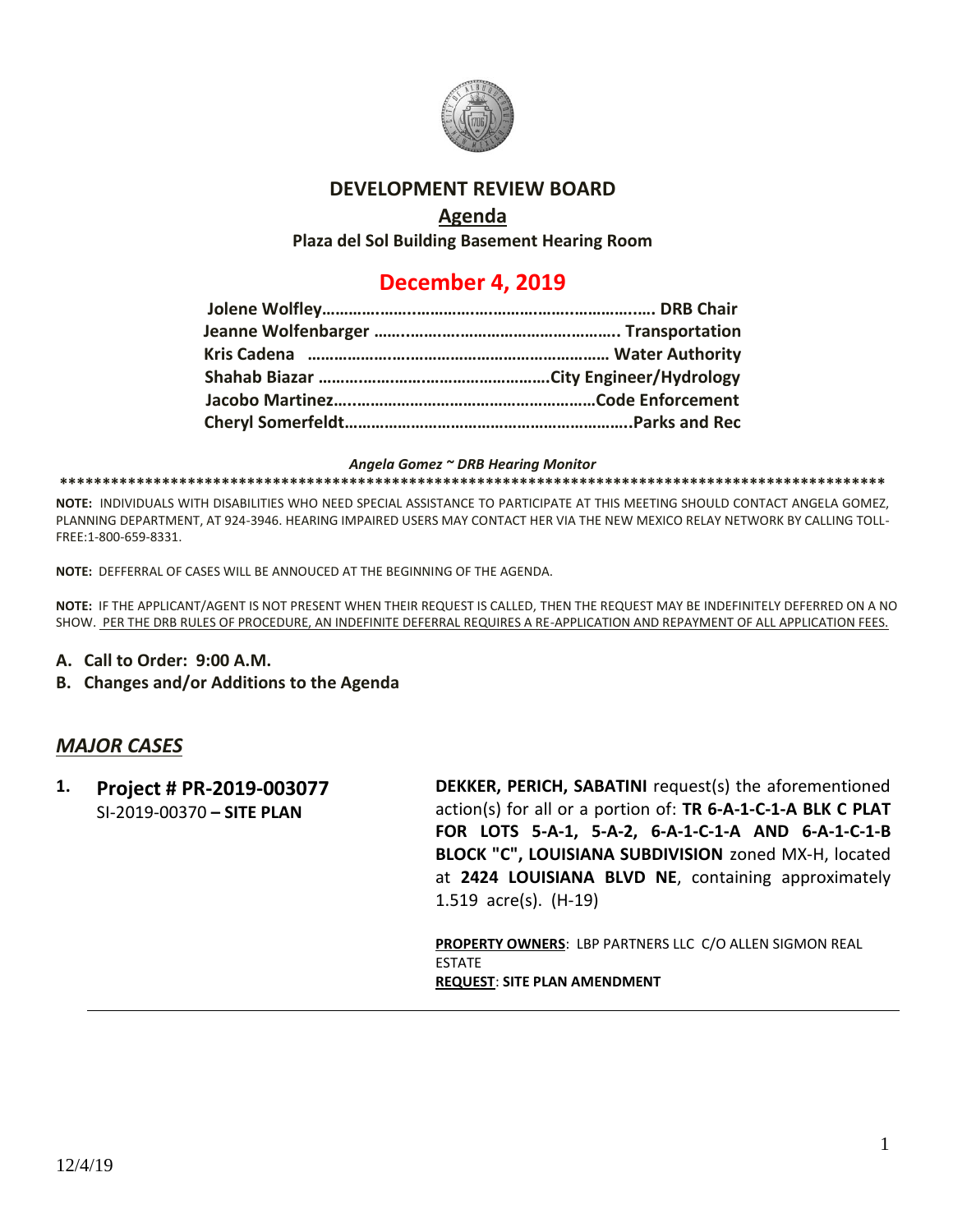| 2. | Project # PR-2019-003064<br>SD-2019-00204 - EXTENSION OF<br><b>INFRASTRUCTURE IMPROVEMENTS</b><br><b>AGREEMENT (E-IIA)</b> | <b>FELIX RABADI</b> request(s) the aforementioned action(s) for<br>all or a portion of: TRACT T-1-A-2A & T-1-A-2B, TOWN OF<br>ALAMEDA GRANT zoned MX-L, located on the west side of<br>GOLF COURSE RD NW between IRVING BLVD NW and the<br>CALABACILLAS ARROYO, containing approximately 8.5<br>$\arccos(5)$ . (B-12)<br>PROPERTY OWNERS: STAR TRUST INCORPORATED<br><b>REQUEST: EXTENSION</b><br>OF INFRASTRUCTURE<br><b>IMPROVEMENTS</b><br><b>AGREEMENT (E-IIA)</b>                                                                                    |
|----|----------------------------------------------------------------------------------------------------------------------------|-----------------------------------------------------------------------------------------------------------------------------------------------------------------------------------------------------------------------------------------------------------------------------------------------------------------------------------------------------------------------------------------------------------------------------------------------------------------------------------------------------------------------------------------------------------|
| 3. | Project # PR-2019-003037<br>SD-2019-00197 - EXTENSION OF<br><b>INFRASTRUCTURE IMPROVEMENTS</b><br><b>AGREEMENT (E-IIA)</b> | <b>CONSENSUS PLANNING INC.</b> agent(s) for 730 COORS LLC<br>request(s) the aforementioned action(s) for all or a portion<br>of: TRACT C-2-A-1-A-1 and TRACT C-2-A-1-A-2 PLAT FOR<br>TRACTS C-2-A-1-A-1 & C-2-A-1-A-2, LANDS OF CAMPBELL,<br>zoned MX-L, located at 730 COORS BLVD NW between<br>GLENRIO RD NW and FORTUNA RD NW, containing<br>approximately 3.817 acre(s). (J-11)<br><b>PROPERTY OWNERS: KAPLAN 4TH STREET LLC, 730 COORS, LLC</b><br><b>REQUEST:</b><br><b>EXTENSION</b><br>OF INFRASTRUCTURE IMPROVEMENTS<br><b>AGREEMENT (E-IIA)</b> |
| 4. | Project # PR-2019-003076<br>SI-2019-00367 - SITE PLAN                                                                      | <b>ARCHITECTS INC.</b> agent(s) for <b>GYPSUM</b><br><b>MODULUS</b><br>FLOORING request(s) the aforementioned action(s) for all<br>or a portion of: LOT 27 and LOT 28, BLOCK 29, NORTH ABQ<br>ACRES TR A UNIT B, zoned NR-BP, located at 6217 & 6221<br>SIGNAL AV NE between SAN PEDRO DR. NE and<br>LOUISIANA BLVD NE containing approximately 1.78 acre(s).<br>$(C-18)$<br><b>PROPERTY OWNERS: FINLEY C DARRYL</b><br><b>REQUEST: DRB SITE PLAN</b>                                                                                                     |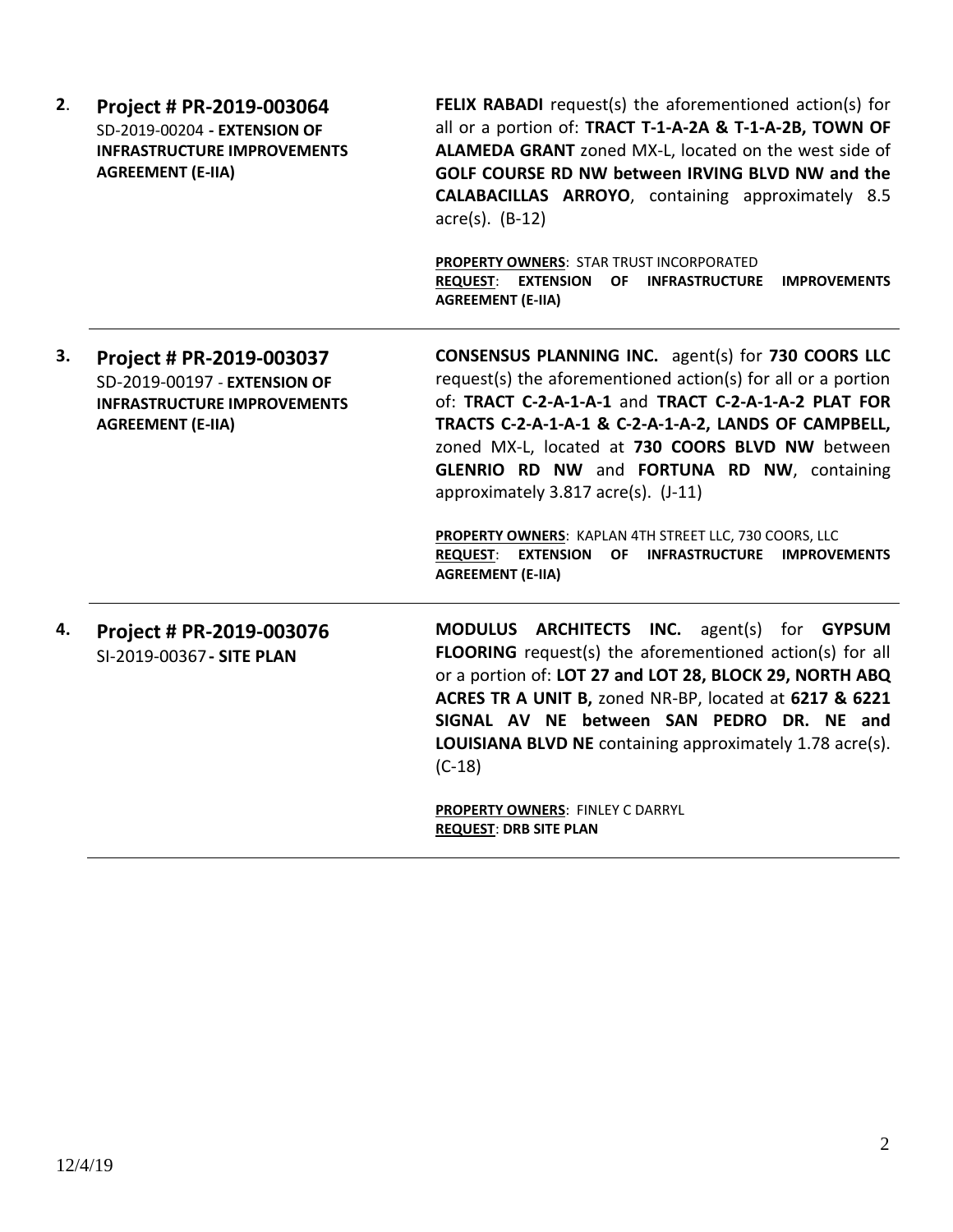| 5. | Project #PR-2019-002677<br>SI-2019-00252 - SITE PLAN                                                                                 | MODULUS ARCHITECTS, INC. agent(s) for CARLISLE<br><b>ASSOCIATES LP</b> request(s) the aforementioned action(s) for<br>all or a portion of TRACTS A & B CARLISLE & INDIAN<br>SCHOOL SUBDIVISION BEING A PART OF BLOCKS 16 & 17<br>AND A PART OF BLOCKS 14 & 15 NETHERWOOD PARK<br>SECOND FILING EXCLUDING PORTIONS OUT TO R/W, zoned<br>MX-M, located at the NEC of INDIAN SCHOOL RD NE and<br>CARLISLE BLVD NE, containing approximately 10.2 acre(s).<br>(H-16) [Deferred from 8/21/19, 8/28/19, 9/18/19, 10/23/19, 10/30/19,<br>$11/6/19$ ]<br>PROPERTY OWNERS: CARLISLE ASSOCIATES C/O ROSEN ASSOC MGMT<br><b>GROUP</b><br>REQUEST: 120,000+ SF RETAIL DEVELOPMENT |
|----|--------------------------------------------------------------------------------------------------------------------------------------|-----------------------------------------------------------------------------------------------------------------------------------------------------------------------------------------------------------------------------------------------------------------------------------------------------------------------------------------------------------------------------------------------------------------------------------------------------------------------------------------------------------------------------------------------------------------------------------------------------------------------------------------------------------------------|
| 6. | Project #PR-2019-002277<br>(1002962)<br>SI-2019-00246 - SITE PLAN                                                                    | <b>RESPEC INC</b> agent(s) for <b>RAINBOW PASEO, LLC</b> request(s)<br>the aforementioned action(s) for all or a portion of TRACT A<br>PLAT OF TRACTS A, B AND C CANTATA AT THE TRAILS UNIT<br>2 (BEING A REPLAT OF TRACT OS-4 THE TRAILS UNIT 2 &<br>TRACT A TAOS AT THE TRAILS UNIT 2), zoned R-ML, located<br>on OAKRIDGE ST NW west of UNIVERSE BLVD NW,<br>containing approximately 3.26 acre(s). (C-9) [Deferred from<br>8/15/19, 10/9/19]<br><b>PROPERTY OWNERS: RV LOOP LLC</b><br>REQUEST: 52 UNIT MULTI-FAMILY DEVELOPMENT                                                                                                                                  |
| 7. | Project #PR-2019-002874<br>(1000771)<br>SD-2019-00172 - EXTENSION OF<br><b>INFRASTRUCTURE IMPROVEMENTS</b><br><b>AGREEMENT (IIA)</b> | ALLEN SIGMON REAL ESTATE GROUP, LLC request(s) the<br>aforementioned action(s) for all or a portion of TRACT C<br>PLAT OF TRACTS A, B & C COTTONWOOD POINTE, zoned<br>NR-BP, located at 9651 IRVING BLVD NW between IRVING<br>BLVD NW and EAGLE RANCH RD NW, containing<br>approximately 6.7675 acre(s). (B-13)[Deferred from 10/2/19,<br>10/16/19, 10/23/19]<br>PROPERTY OWNERS: EAGLE VISTA LLC ATTN: BRAD B ALLEN<br><b>REQUEST: EXTENSION OF INFRASTRUCTURE IMPROVEMENTS</b><br><b>AGREEMENT</b>                                                                                                                                                                  |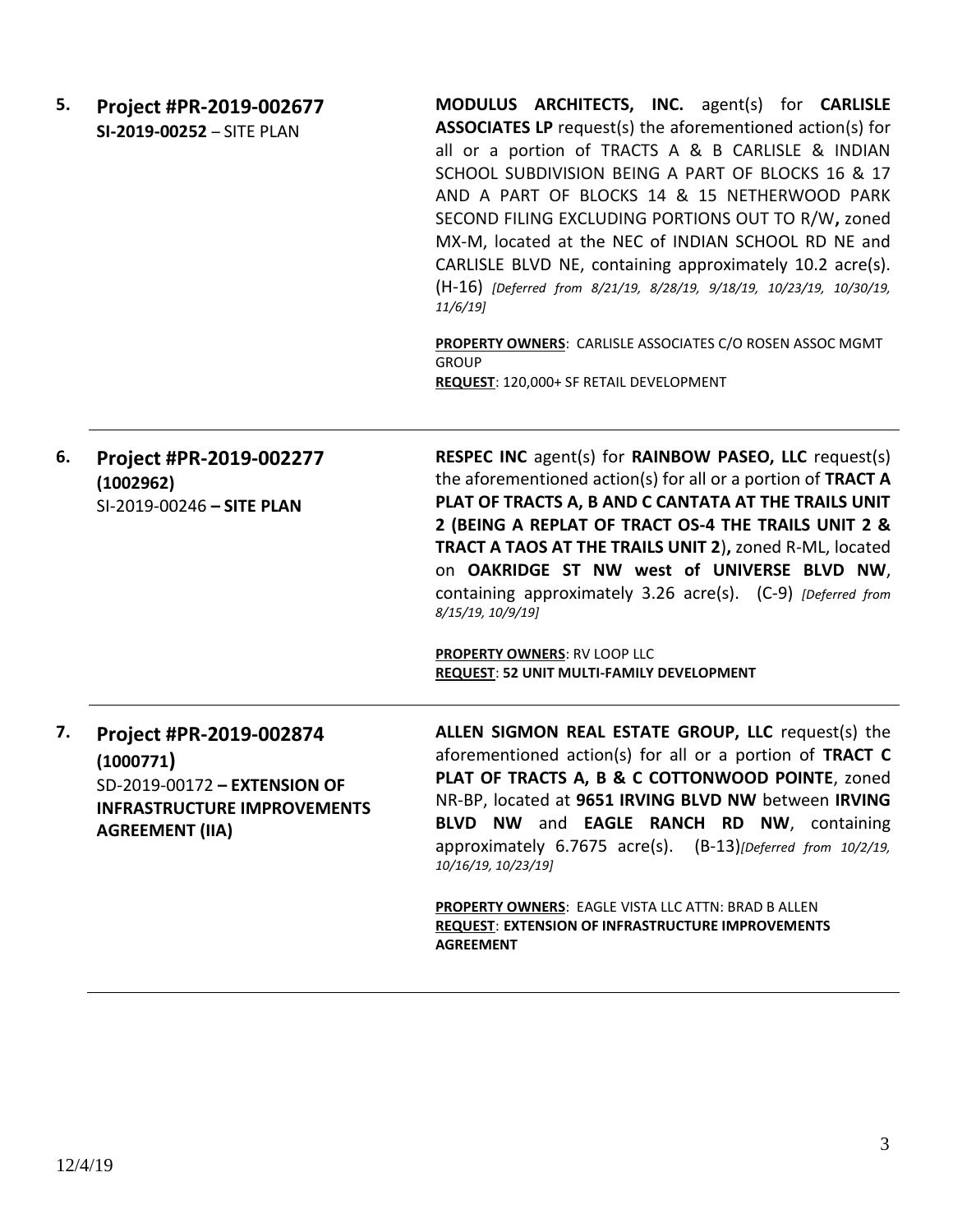**8. Project #PR-2019-002380** SI-2019-00219 **- SITE PLAN**

**MARTIN GRUMMER** agent(s) for **PETERSON PROPERTIES** request(s) the aforementioned action(s) for all or a portion of **LOTS 1-A AND 2 BLOCK 1 LANDS OF ATRISCO LAND GRANT,** zoned NR-C, located at the **SWC of CENTRAL AVE NW** and **98th ST NW**, containing approximately 9.0 acre(s). (L-9)*[Deferred from 7/31/19, 9/18/19, 11/6/19]*

**PROPERTY OWNERS**: PPI II LLC **REQUEST**: **RETAIL DEVELOPMENT**

#### **9. Project #PR-2019-002770 (PR-2019-001345)** SI-2019-00279 **– SITE PLAN**

**DEKKER, PERICH, SABATINI** agent(s) for **DBG PROPERTIES LLC** requests the aforementioned action(s) for all or a portion of tract RR-3-A-1 **WESTLAND SOUTH TRACTS** RR-3- A-1 AND RR-3-A-2**,** zoned R-ML, located south of **DENNIS CHAVEZ BLVD SW** and **west of 98th ST SW**, containing approximately 5.423 acre(s). (P-09) *[Deferred from 9/11/19, 9/25/19, 10/23/19, 10/30/19, 11/13/19]*

**PROPERTY OWNERS**: DBG PROPERTIES LLC **REQUEST**: **156 UNIT MULITFAMILY DEVELOPMENT**

## **10. Project #PR-2019-002651 (1000530)** SD-2019-00133 **– VACATION OF RIGHT OF WAY**

**TIERRA WEST LLC** agent(s) for **AIRPORT PARKING** request(s) the aforementioned action(s) for all or a portion of **SUNPORT BLVD SE west of UNIVERSITY BLVD SE** containing approximately 0.1609 acre(s). (M-15) ) *[Deferred from 8/21/19, 9/11/19, 10/2/19, 10/19/19, 10/30/19, 11/20/19]*

**PROPERTY OWNERS**: R & B LLC **REQUEST**: **VACATION OF A PORTION OF SUNPORT BLVD PUBLIC RIGHT-OF-WAY**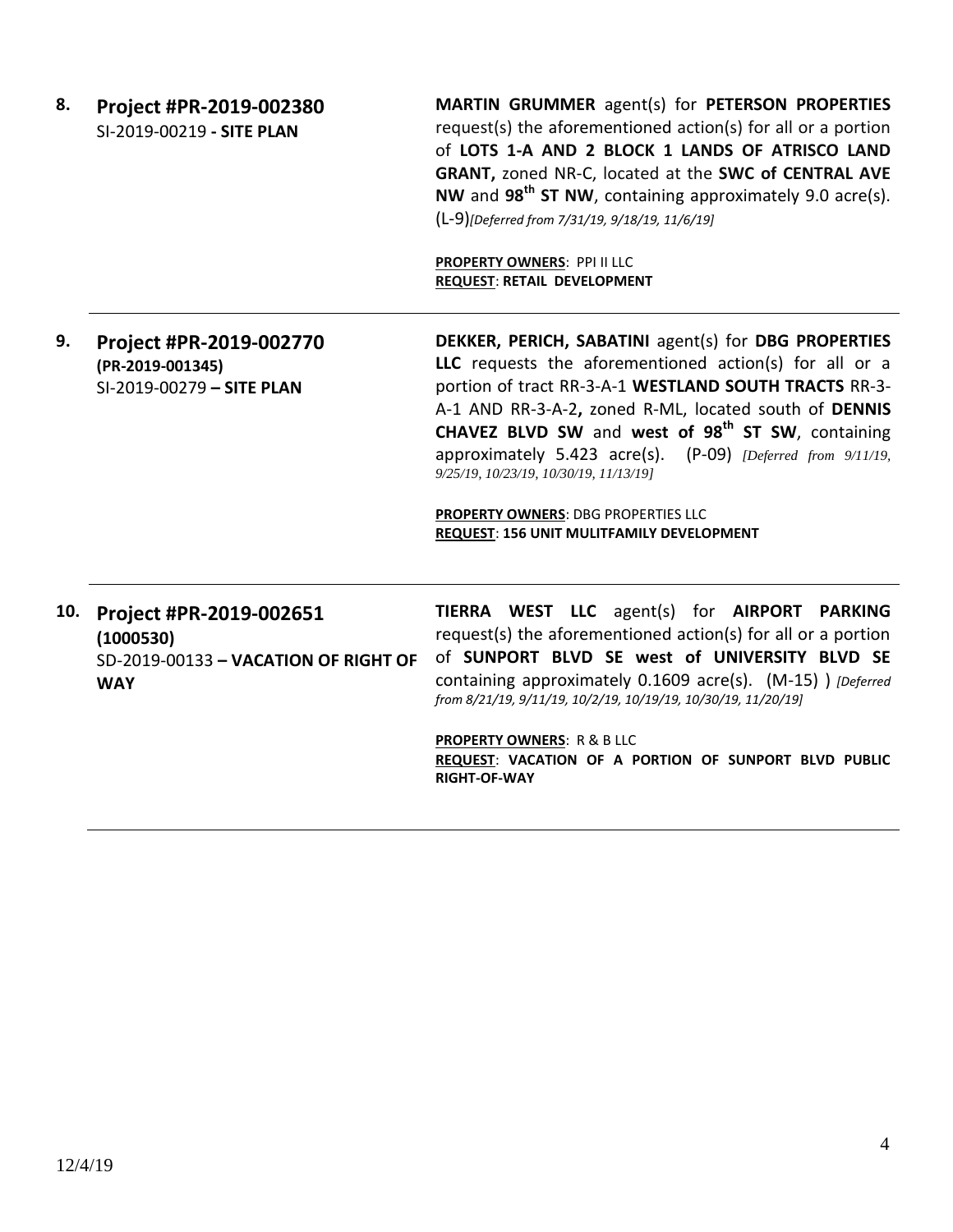**11. Project #PR-2019-002661** SI-2019-00345 – **EPC SITE PLAN FINAL SIGN-OFF**

**DEKKER/PERICH/SABATINI** agent(s) for **PRESBYTERIAN HEALTHCARE SERVICES** request(s) the aforementioned action(s) for all or a portion of Tracts 1-A, 2-A, 3-A, 4-A and 9-A, Plat of Tract 1-A, 2-A, 3-A, 4-A and 9-A Presbyterian Hospital-Main Campus; Tracts 5, 6, and 7 Plat of Tracts 1 thru 9 Presbyterian Hospital- Main Campus Phase One; Tract 8-A Correction Plat of Tract 8-A Presbyterian Hospital-Main Campus Phase One, zoned MX-H, located south of Central AVE. SE, north of Lead AVE. SE, east of Oak ST. SE, and west of Sycamore ST. SE (**1100 Central Ave. SE**), containing approximately 28 acres. (K-15).*[Deferred from 10/9/19, 11/6/19, 11/20/19]* 

**PROPERTY OWNERS**: PRESBYTERIAN HEALTHCARE SERVICES **REQUEST**: **SITE PLAN FOR 454.000 SF FOR HOSPITAL SUPPORT AND PATIENT ROOMS, 8,000 SF MECHANICAL AREA AND 405,276 SF FOR PARKING GARAGE. SITE PLAN APPROVED BY EPC 9-12-2019 (SI-2019- 00250)**

# *MINOR CASES*

**12. Project #PR-2018-001225** SD-2019-00155 – **PRELIMINARY/FINAL PLAT ARCH + PLAN LAND USE CONSULTANTS** agent(s) for **KIRK AND JOYCE WESSELINK** request(s) the aforementioned action(s) for all or a portion of **TRACT 493, TOWN OF ATRISCO GRANT UNIT 7**, zoned R-1C, located on **1119 86TH ST SW** between **SAGE RD SW** and **SAPPHIRE ST SW** containing approximately 4.89 acre(s). (M-9) *[Deferred from 8/28/19, 9/11/19, 10/30/19]* **PROPERTY OWNERS**: WESSELINK KIRK A & JOYCE D **REQUEST**: **SUBDIVIDE 1 LOT INTO 5 LOTS 13. Project # PR-2018-001411** SD-2019-00199 **– AMENDMENT TO INFRASTRUCTURE LIST TIERRA WEST, LLC** agent(s) for **MAVERIK, INC.** requests the aforementioned action(s) for all or a portion of **Lot A 8 REDIVISION, block 8**, **LA CUESTA SUBDIVISION,** zoned MX-M, located at **650 JUAN TABO BLVD NE,** between **COPPER NE** and **JUAN TABO BLVD NE** containing approximately 0.7448 acre(s). (K-22) *[Deferred from 11/13/19]* PROPERTY OWNERS: MAVERIK INC **REQUEST**: **MINOR AMENDMENT TO INFRASTRUCTURE LIST**